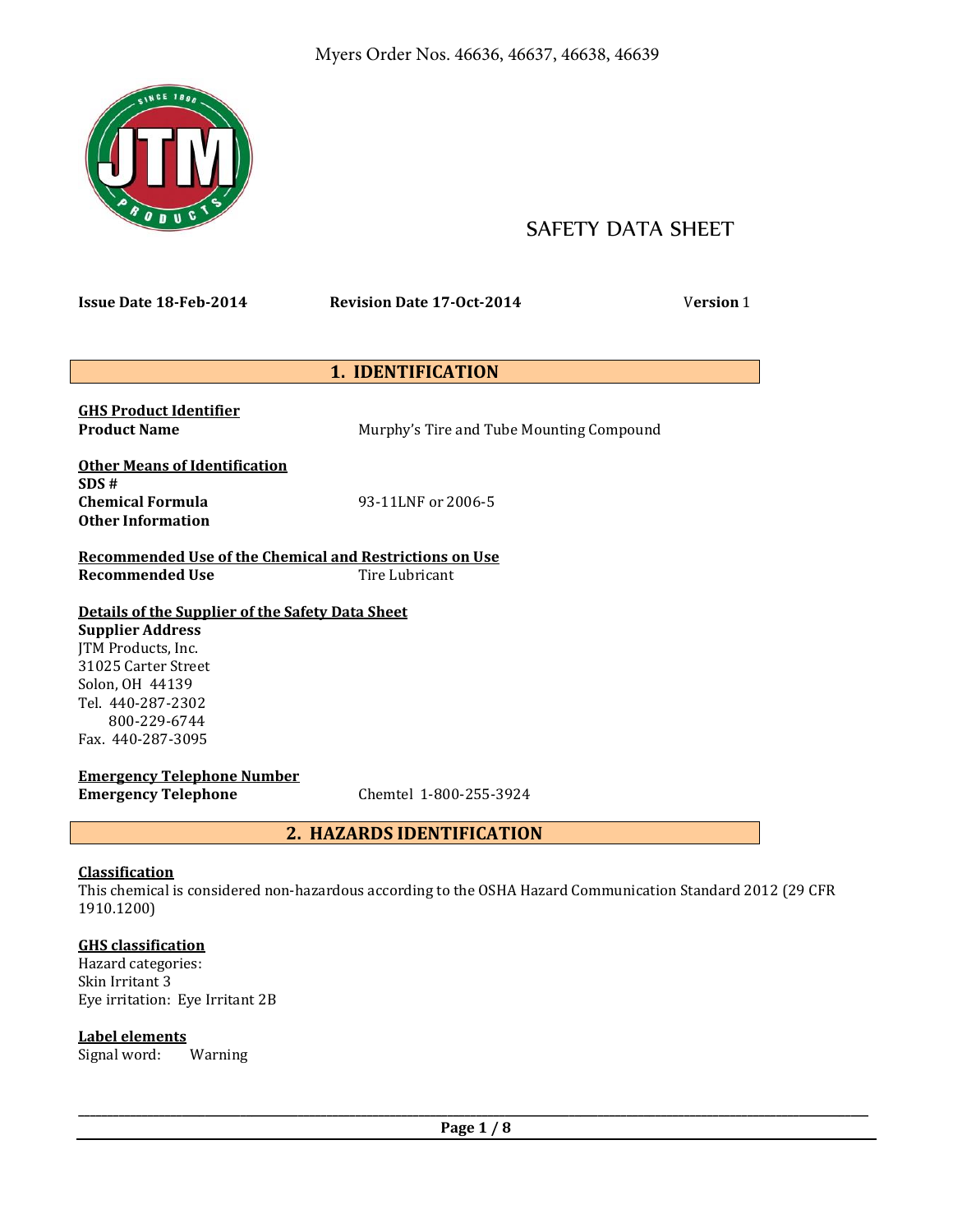#### **Hazard statements**

H316 Causes mild skin irritation.

H320 Causes eye irritation.

| <b>Precautionary statements</b> |                                                                                     |
|---------------------------------|-------------------------------------------------------------------------------------|
| P <sub>264</sub>                | Wash skin thoroughly after handling.                                                |
| P332+P313                       | If skin irritation occurs: Get medical advice/attention.                            |
| P305+P351+P338                  | IF IN EYES: Rinse cautiously with water for several minutes. Remove contact lenses, |
|                                 | if present and easy to do. Continue rinsing.                                        |
| P337+P313                       | If eye irritation persists: Get medical advice/attention.                           |

# **3. COMPOSITION/INFORMATION ON INGREDIENTS**

The product contains no substances which at their given concentration, are considered to be hazardous to health.

| Components |  |
|------------|--|
|            |  |

| CAS No.                                  | <b>Chemical Name</b>                   | Quantity |
|------------------------------------------|----------------------------------------|----------|
| 7732-18-5                                | Water                                  | 60-70%   |
| 61788-65-6<br><b>EINECS</b><br>262-993-9 | Potassium salt of vegetable oil (soap) | 25-35%   |

Where range is displayed, the exact percentage (concentration) of composition has been withheld as a trade secret.

# **4. FIRST AID MEASURES**

### **First Aid Measures**

| <b>Inhalation</b>   | Move to fresh air. If symptoms persist, call a physician                                                                                                                    |
|---------------------|-----------------------------------------------------------------------------------------------------------------------------------------------------------------------------|
| Eye contact         | Rinse thoroughly with plenty of water for at least 15 minutes, lifting lower and upper eyelids.<br>If symptoms persist, call a physician.                                   |
| Ingestion           | Do NOT induce vomiting. Drink plenty of water. Rinse mouth. Never give anything by mouth<br>to an unconscious person. Call a physician or poison control center immediately |
| <b>Skin Contact</b> | Wash off immediately with soap and water. If skin irritation persists, call a physician.                                                                                    |

### **Most Important Symptoms and Effects, Both Acute and Delayed**

#### **Symptoms**

Direct contact with eyes may cause temporary irritation. Prolonged or repeated skin contact may cause irritation.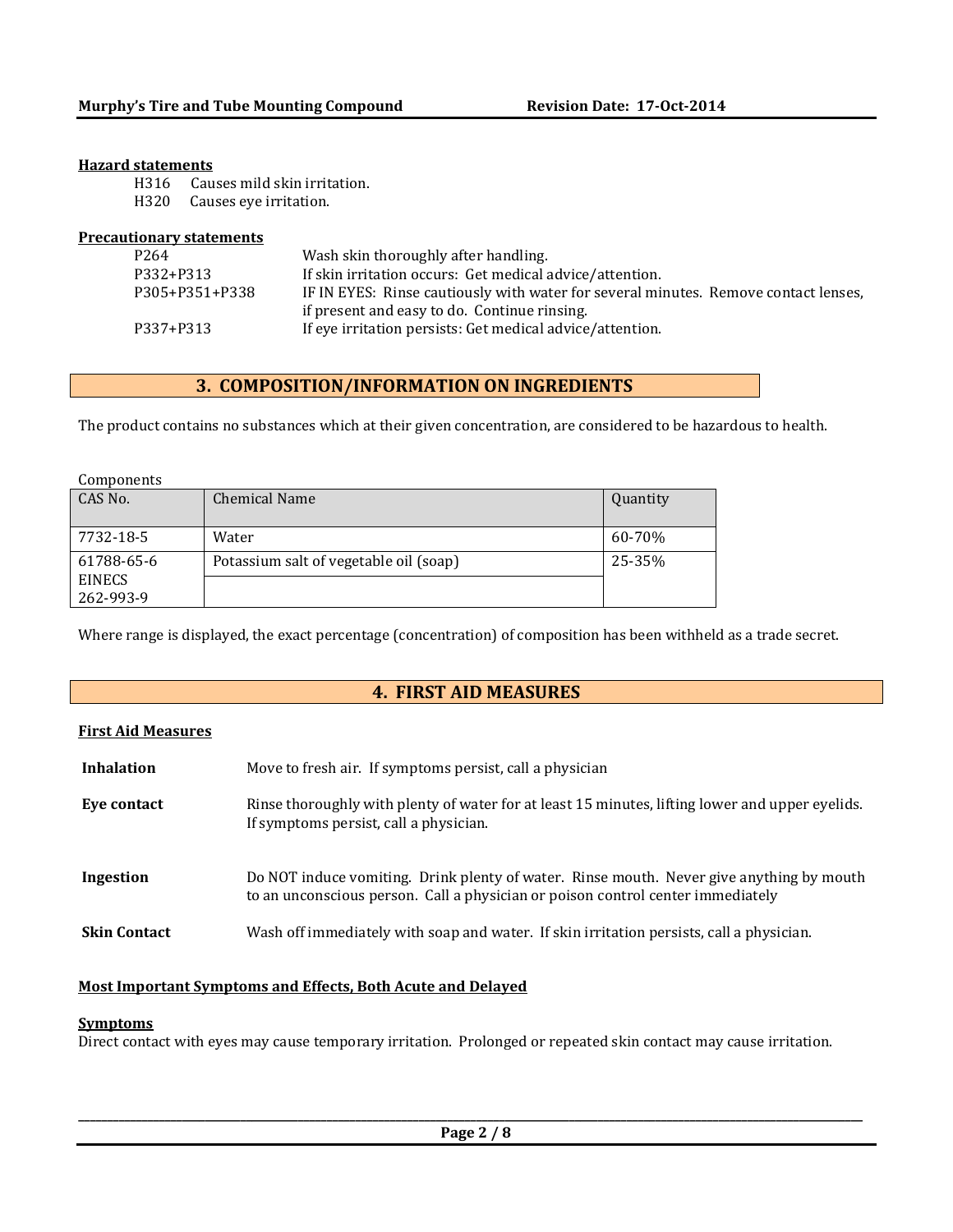#### **Indication of any Immediate Medical Attention and Special Treatment Needed**

**Note to Physicians** Treat symptomatically.

# **5. FIRE-FIGHTING MEASURES**

### **Suitable Extinguishing Media**

Non-flammable

#### **Specific Hazards Arising from the Chemical**

No information available.

#### **Hazardous Combustion Products**

Sensitivity to Mechanical Impact None Sensitivity to Static Discharge None

#### **Protective Equipment and Precautions for Firefighters**

As in any fire, wear self-contained breathing apparatus pressure-demand, MSHA/NIOSH (approved or equivalent) and full protective gear. Prevent runoff from fire control or dilution from entering streams, sewers, or drinking water supply.

### **6. ACCIDENTAL RELEASE MEASURES**

#### **Personal Precautions, Protective Equipment and Emergency Procedures**

| <b>Personal Precautions</b>                                 | Avoid contact with the skin and the eyes. Evacuate personnel to safe areas. Use<br>personal protective equipment. Keep people away from and upwind of spill/leak.                                                                                                                      |
|-------------------------------------------------------------|----------------------------------------------------------------------------------------------------------------------------------------------------------------------------------------------------------------------------------------------------------------------------------------|
| <b>Environmental Precautions</b>                            | Prevent further leakage or spillage if safe to do so. Prevent product from entering<br>drains. Do not flush into surface water or sanitary sewer system. Prevent entry into<br>waterways, sewers, basements or confined areas. See Section 12 for additional<br>Ecological information |
| <b>Methods and Material for Containment and Cleaning Up</b> |                                                                                                                                                                                                                                                                                        |
| <b>Methods for Containment</b>                              | Dike to collect large liquid spills. Prevent leakage or spillage if safe to do so.                                                                                                                                                                                                     |
| <b>Methods for Cleaning Up</b>                              | Dam up. Soak up with inert absorbent material Place the bulk of any spilled material<br>into properly labeled containers. Rinse any remaining material to sewage treatment<br>facility. Clean up in accordance with all applicable regulations.                                        |

# **7. HANDLING AND STORAGE**

#### **Precautions for Safe Handling**

**Handling** Wear personal protective equipment. Avoid contact with skin, eyes and clothing. Do not breathe vapors or spray mist. Ensure adequate ventilation. Use only in area provided with appropriate exhaust ventilation. Do not eat, drink or smoke when using this product. Wash thoroughly after handling. Do not take internally.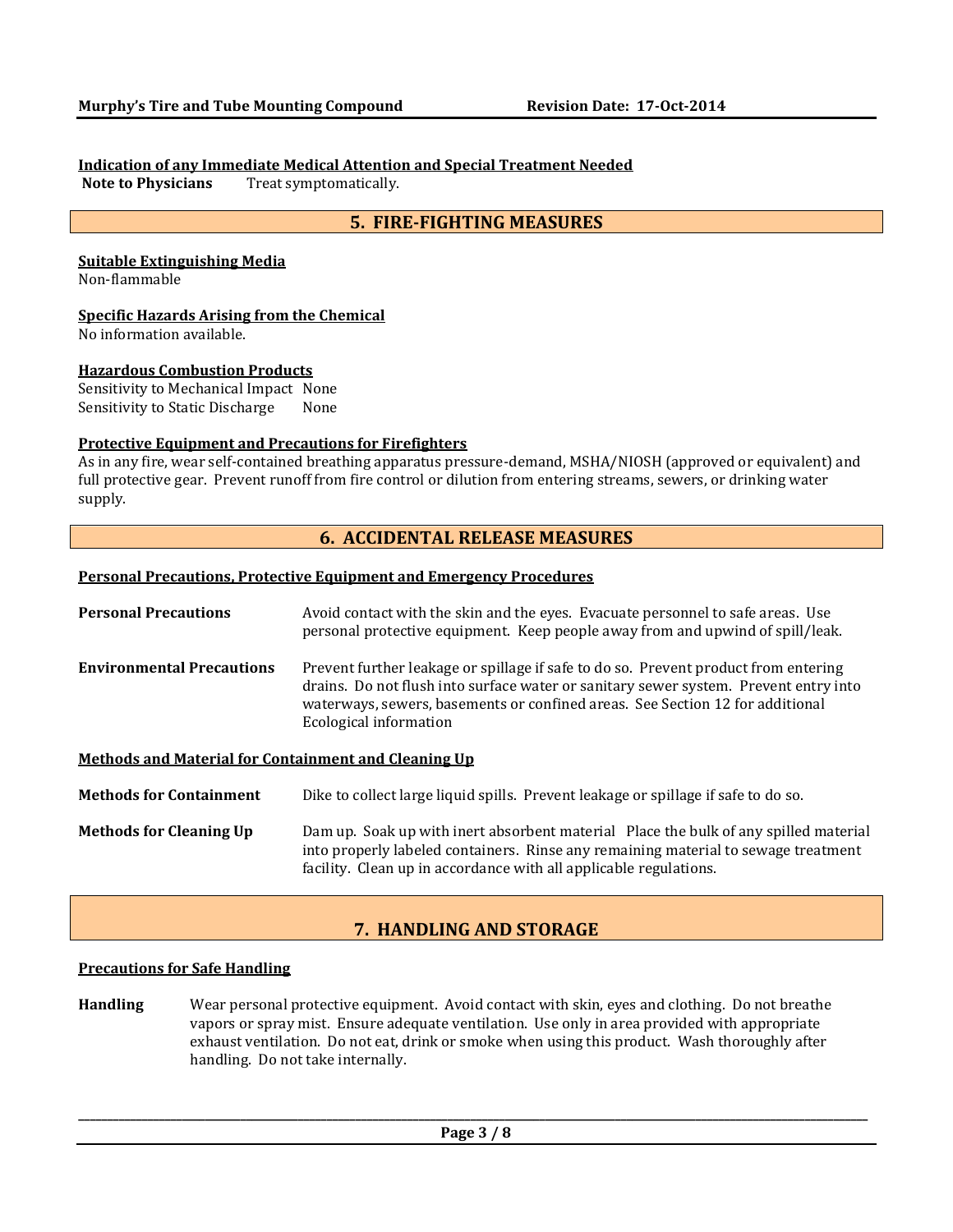#### **Conditions for Safe Storage, Including any Incompatibilities**

**Storage** Keep containers tightly closed in a dry, cool and well-ventilated place. Keep in properly labeled containers. Keep out of the reach of children.

**Incompatible Materials** Strong oxidizing agents. Strong bases

# **8. EXPOSURE CONTROLS/PERSONAL PROTECTION**

# **Control Parameters**

#### **Appropriate Engineering Controls**

| <b>Engineering Controls</b>           | Eyewash stations                                                                                                                                                                                                                                                                                           | Showers | Ventilation systems.                                                                                                                                                                                                                                       |  |  |  |  |
|---------------------------------------|------------------------------------------------------------------------------------------------------------------------------------------------------------------------------------------------------------------------------------------------------------------------------------------------------------|---------|------------------------------------------------------------------------------------------------------------------------------------------------------------------------------------------------------------------------------------------------------------|--|--|--|--|
|                                       | <b>Individual Protection Measures, such as Personal Protective Equipment</b>                                                                                                                                                                                                                               |         |                                                                                                                                                                                                                                                            |  |  |  |  |
| <b>Eye/Face Protection</b>            | Wear approved safety goggles.                                                                                                                                                                                                                                                                              |         |                                                                                                                                                                                                                                                            |  |  |  |  |
| <b>Skin and Body Protection</b>       | Lightweight protective clothing. Chemical resistant gloves, if needed, to avoid<br>prolonged or repeated skin contact.                                                                                                                                                                                     |         |                                                                                                                                                                                                                                                            |  |  |  |  |
| <b>Respiratory Protection</b>         | No special protective equipment required. If respirators are used, OSHA requires a<br>written respiratory program that includes at least: medical certification training, fit<br>testing, periodic environmental monitoring, maintenance, inspection, cleaning, and<br>convenient, sanitary storage areas. |         |                                                                                                                                                                                                                                                            |  |  |  |  |
| <b>General Hygiene Considerations</b> |                                                                                                                                                                                                                                                                                                            |         |                                                                                                                                                                                                                                                            |  |  |  |  |
|                                       | recommended.                                                                                                                                                                                                                                                                                               |         | Always observe good personal hygiene measures, such as washing after handling the<br>material and before eating, drinking, and/or smoking. Do not eat, drink or smoke<br>when using this product. Regular cleaning of equipment, work area and clothing is |  |  |  |  |
| <b>Control Parameters</b>             | N.A.                                                                                                                                                                                                                                                                                                       |         |                                                                                                                                                                                                                                                            |  |  |  |  |

# **9. PHYSICAL AND CHEMICAL PROPERTIES**

#### **Information on Basic Physical and Chemical Properties Physical State** Gel

| Appearance<br>Color          | Clear gel<br>Amber |                                      | <b>Odor</b><br>Odor threshold | Bland<br>Not determined |
|------------------------------|--------------------|--------------------------------------|-------------------------------|-------------------------|
| <b>Property</b>              |                    | <b>Values</b>                        | <b>Remarks - Method</b>       |                         |
| pH                           |                    | 11                                   |                               |                         |
| Melting point/freezing point |                    | $< 0^{\circ}$ C/ $< 32^{\circ}$ F    |                               |                         |
| Boiling point/boiling range  |                    | $> 104^{\circ}$ C/ $> 220^{\circ}$ F |                               |                         |
| Flash point                  |                    | Non-flammable                        |                               |                         |
| <b>Evaporation rate</b>      |                    | Not applicable                       |                               |                         |
| Flammability (solid, gas)    |                    | Not determined                       |                               |                         |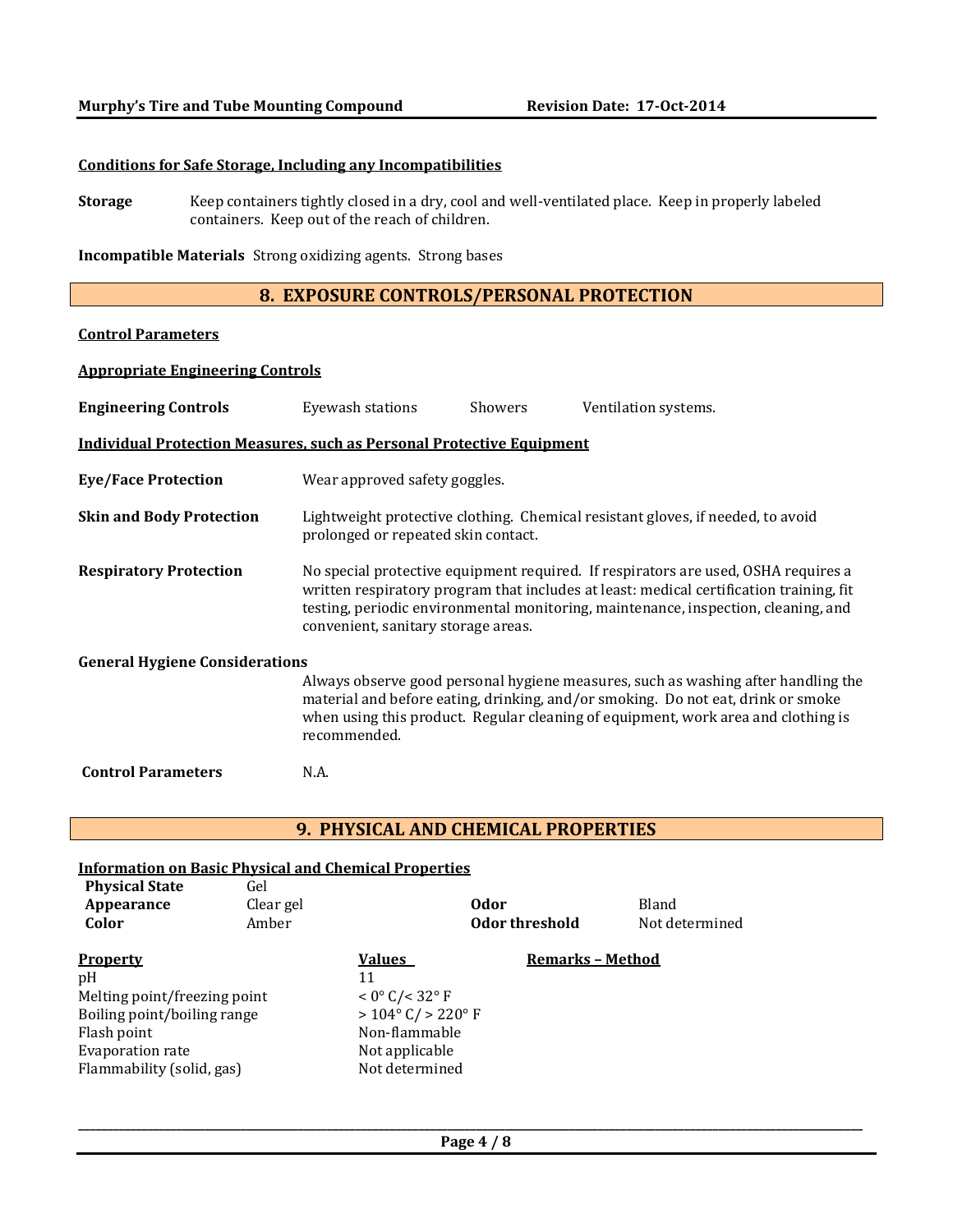| <b>Flammability Limits in Air</b>   |       |
|-------------------------------------|-------|
| <b>Upper Flammability Limits</b>    | Not a |
| <b>Lower Flammability Limits</b>    | Not a |
| <b>Vapor Pressure</b>               | Not a |
| <b>Vapor Density</b>                | Not a |
| <b>Specific Gravity</b>             | 0.99  |
| <b>Water Solubility</b>             | Comp  |
| <b>Solubility in other Solvents</b> | Not d |
| <b>Partition Coefficient</b>        | Not d |
| <b>Autoignition Temperature</b>     | Not d |
| <b>Decomposition Temperature</b>    | Not d |
| <b>Kinematic Viscosity</b>          | Not d |
| <b>Dynamic Viscosity</b>            | Not d |
| <b>Explosive Properties</b>         | None  |
| <b>Oxidizing Properties</b>         | None  |
|                                     |       |

applicable applicable applicable applicable mpletely soluble  $d$ etermined determined determined determined determined determined

# **10. STABILITY AND REACTIVITY**

#### **Reactivity**

Not reactive under normal conditions

#### **Chemical Stability**

Stable under recommended storage conditions

# **Possibility of Hazardous Reactions**

None under normal processing

# **Conditions to Avoid**

Contact with incompatible material

# **Incompatible Materials**

Strong oxidizing agents

# **Hazardous Decomposition Products**

Carbon oxides

# **11. TOXICOLOGICAL INFORMATION**

#### **Information on Likely Route of Exposure**

#### **Product Information**

| <b>Inhalation</b>   | Not a likely route of exposure                                                 |
|---------------------|--------------------------------------------------------------------------------|
| <b>Eve Contact</b>  | Causes eve irritation                                                          |
| <b>Skin Contact</b> | Causes mild skin irritation                                                    |
| Ingestion           | Do not taste or swallow                                                        |
| <b>Symptoms</b>     | Direct contact with eyes may cause temporary irritation. Prolonged or repeated |
|                     | contact may dry skin and cause irritation                                      |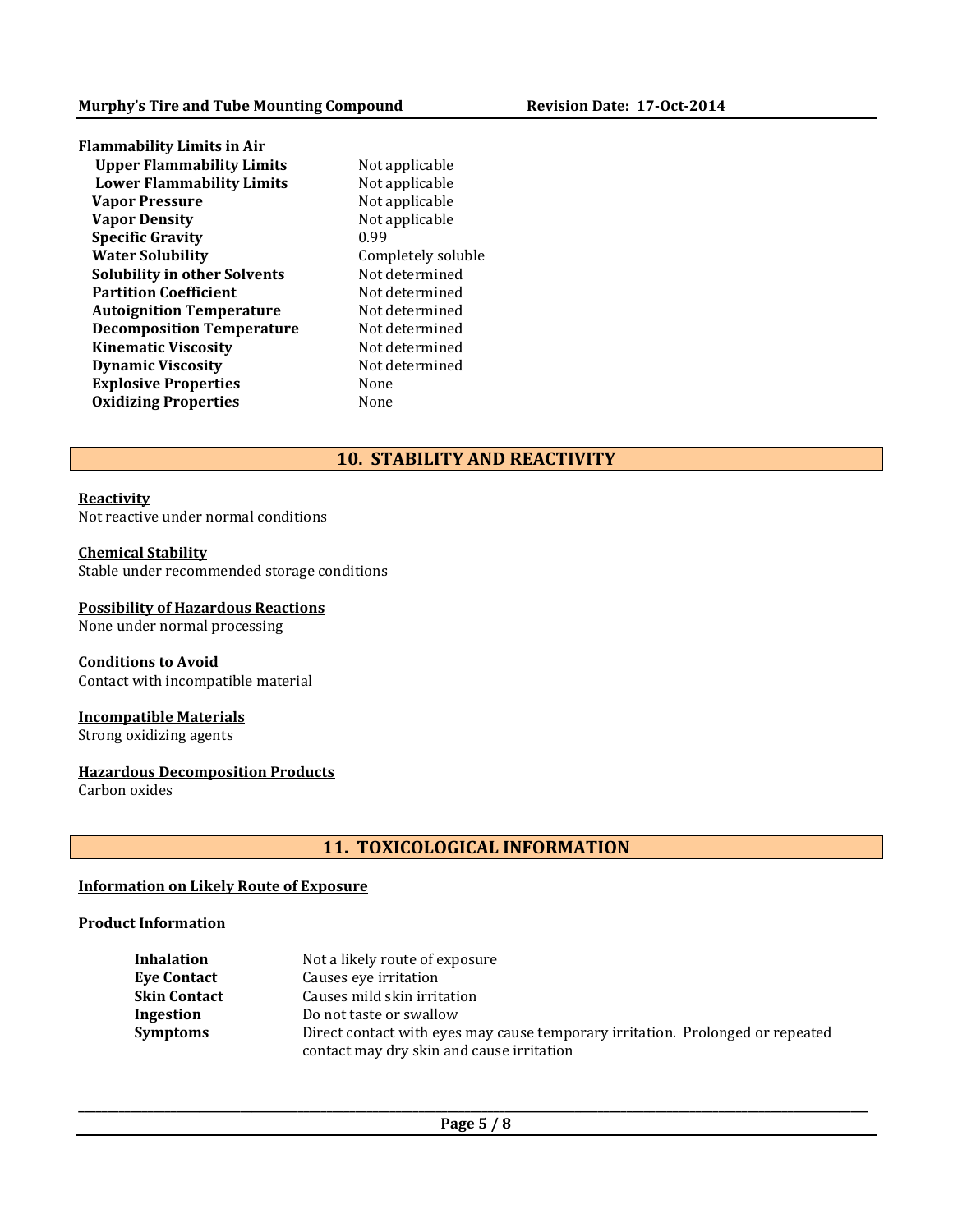#### **Numerical Measures of Toxicity – Product**

The following values are calculated based on chapter 3.1 of the GHS document: **LD50 Oral** 72,000 mg/kg; Acute toxicity estimate mg/kg mg/L

# **12. ECOLOGICAL INFORMATION**

#### **Ecotoxicity**

The environmental impact of this product has not been fully investigated.

#### **Persistence and Degradability**

No information available.

#### **Mobility**

Not Determined.

#### **Other Adverse Effects**

Not Determined.

| <b>13. DISPOSAL CONSIDERATIONS</b>                          |                                                 |                                                                                                                                                                                        |  |  |
|-------------------------------------------------------------|-------------------------------------------------|----------------------------------------------------------------------------------------------------------------------------------------------------------------------------------------|--|--|
| <b>Waste Treatment Methods</b><br><b>Disposal of Wastes</b> |                                                 | Disposal should be in accordance with applicable regional, national and local laws and<br>regulations. Contact your supplier or a licensed contractor for detailed<br>recommendations. |  |  |
| <b>Contaminated Packaging</b>                               |                                                 | Do not re-use empty containers. Disposal should be in accordance with applicable<br>regional, national and local laws and regulations.                                                 |  |  |
|                                                             |                                                 | <b>14. TRANSPORT INFORMATION</b>                                                                                                                                                       |  |  |
| <b>DOT</b><br><b>IATA</b><br><b>IMDG</b>                    | Not regulated<br>Not regulated<br>Not regulated |                                                                                                                                                                                        |  |  |
|                                                             |                                                 | <b>15. REGULATORY INFORMATION</b>                                                                                                                                                      |  |  |

### **International Inventories**

**TSCA** All ingredients appear on inventory

**DSL/NDSL** All components of this product are listed or are exempt

- **EINECS/ELINCS -** *European Inventory of Existing Chemical Substances/European List of Notified Chemical Substances / not available (N.A.)*
	-
- **ENCS –** *Japan Existing and New Chemical Substances/not available (N.A.)* **IECSC –** *China Inventory of Existing Chemical Substances/not available (N.A.)*
- 
- **KECL –** *Korean Existing and Evaluated Chemical Substances/not available (N.A.)*
- **PICCS –** *Philippines Inventory of Chemicals and Chemical Substances/not available (N.A.)*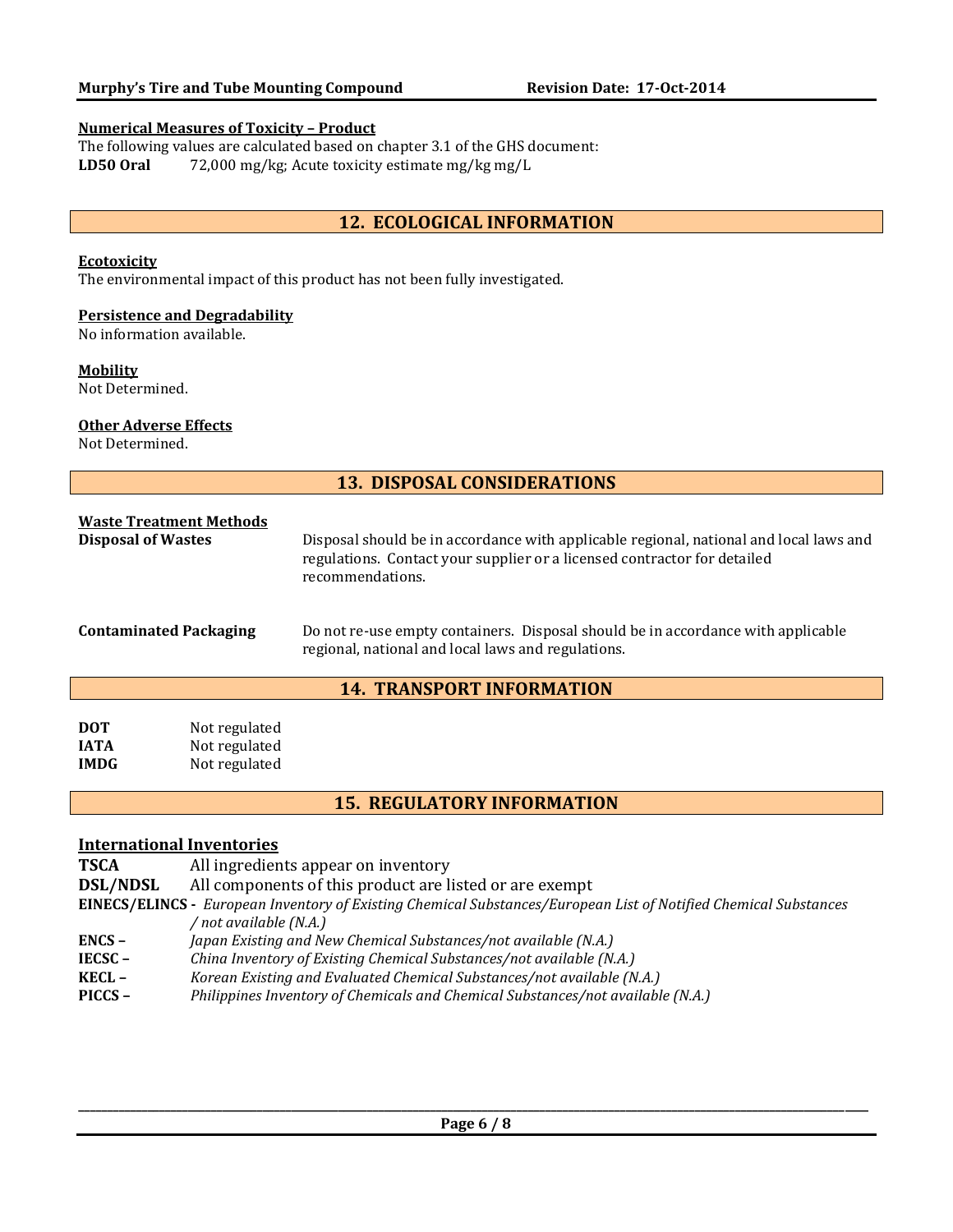# **Legend:**

 **TSCA -** *United States Toxic Substances Control Act Section 8(b) Inventory*  **DSL/NDSL –** *Canadian Domestic Substances List/Non-Domestic Substances* List  **EINECS/ELINCS -** *European Inventory of Existing Chemical Substances/European List of Notified Chemical Substances*  **ENCS –** *Japan Existing and New Chemical Substances*  **IECSC –** *China Inventory of Existing Chemical Substances*  **KECL –** *Korean Existing and Evaluated Chemical Substances*  **PICCS –** *Philippines Inventory of Chemicals and Chemical Substances*

# **US Federal Regulations**

Section 313 of Title III of the Superfund Amendments and Reauthorization Act of 1986 (SARA). This product does not contain any chemicals which are subject to the reporting requirements of the Act and Title 40 of the Code of Federal Regulations, Part 372.

# **SARA 311/312 Hazard Categories**

| Acute Health Hazard               | N٥ |
|-----------------------------------|----|
| Chronic Health Hazard             | N٥ |
| Fire Hazard                       | N٥ |
| Sudden Release of Pressure Hazard | N٥ |
| Reactive Hazard                   | N٥ |

# **CWA (Clean Water Act)**

This product contains the following substances which are regulated pollutants pursuant to the Clean Water Act (40 CFR 122.21 and 40 CFR 122.42): None known

# **CERCLA**

This material, as supplied, contains one or more substances regulated as a hazardous substance under the Comprehensive Environmental Response Compensation and Liability Act (CERCLA) (40 CFR 302): None Known

# **U.S. State Regulations**

# **California Proposition 65**

Diethanolamine <0.25%

# **U.S. State Right-to-Know Regulations:** Not applicable

# **U.S. EPA Label Information**

**EPA Pesticide Registration Number:** Not Applicable

| <b>16. OTHER INFORMATION</b>                                         |  |                                          |                          |                              |                                              |
|----------------------------------------------------------------------|--|------------------------------------------|--------------------------|------------------------------|----------------------------------------------|
| <b>NFPA</b>                                                          |  | <b>Health Hazards</b>                    | <b>Flammability</b><br>0 | <b>Instability</b><br>0      | <b>Special Hazards</b><br>Not determined     |
| <b>HMIS</b>                                                          |  | <b>Health Hazards</b>                    | <b>Flammability</b><br>0 | <b>Physical Hazards</b><br>0 | <b>Personal Protection</b><br>Not determined |
| <b>Issuance Date</b><br><b>Revision Date</b><br><b>Revision Note</b> |  | 18-Feb-2014<br>17-0ct-2014<br>New format |                          |                              |                                              |
|                                                                      |  |                                          | Page 7 / 8               |                              |                                              |